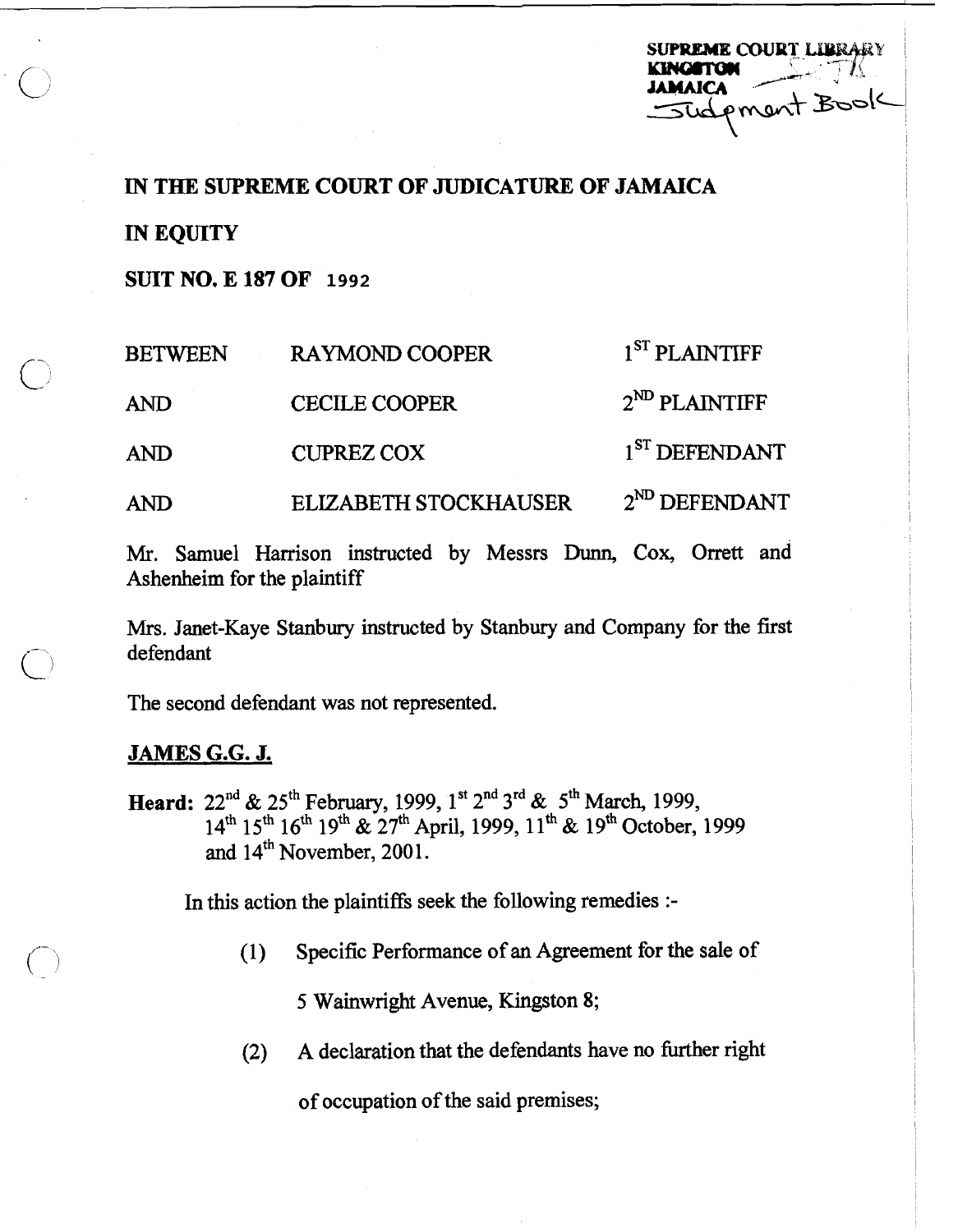- (3) Damages for breach of contract; and
- (4) Specifically, against the first defendant, damages for breach of warranty of authority.

The property which forms the subject matter of this action is situated at 5 Wainwright Avenue, Kingston 8. It is registered at Volume 942 Folio 215 of the Register Book of Titles and is hereinafter referred to as 'the property'. It is owned by the defendants as joint tenants.

The plaintiffs are husband and wife and this action concerns two written agreements, one is for the sale of land, the other is a Supplemental Agreement for the sale of certain chattels and fixtures in and affixed to the house on the property.

Mr. Duprez Cox, the first defendant, lives within the jurisdiction and the second defendant, who is fifst defendants' daughter, resides out of the jurisdiction.

# The Plaintiffs' **Case**

It is the case for the plaintiffs that there exists two valid Agreements for Sale of land and chattels. Each agreement is dated 30<sup>th</sup> July, 1991.

Mr. Cox ( the first defendant) was desirous of selling the property and in pursuance of this desire he placed an advertisement in the Daily Gleaner,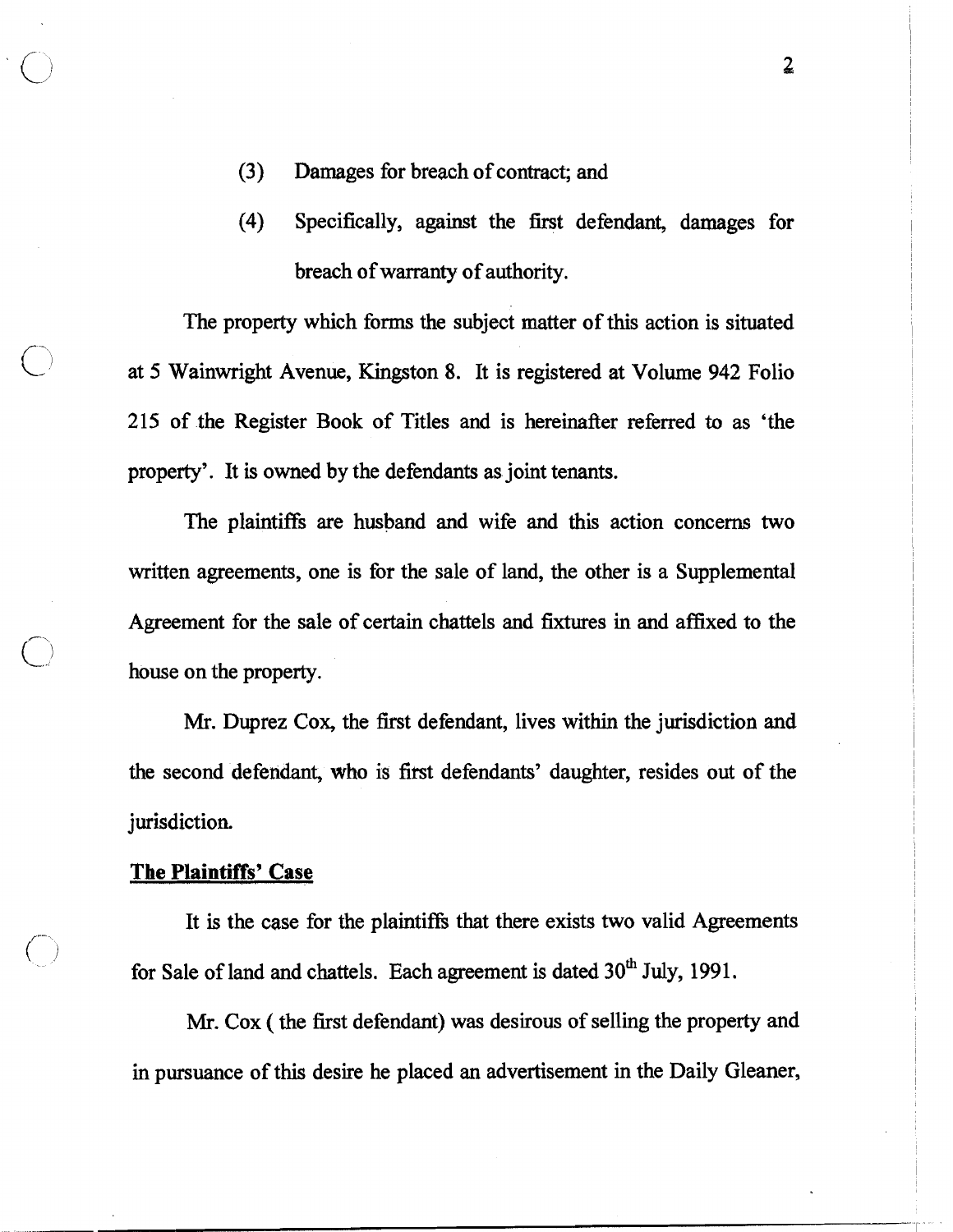that was in May or June, 1991. Having read the advertisement both plaintiffs visited Mr. Cox at his home. The couple was shown around the property by Mr. Cox and they were encouraged to make the purchase according to Mr. Cox, 'it was a good buy'. The parties agreed orally that the land together with certain chattels thereon would be bought at a price of **J\$1.2** million. It was agreed that the parties would visit Mr. Cox's lawyer, Mr. Maurice Long, a few days later. They did. During this visit **Mr.** Cox explained to the plaintiffi that the property was jointly owned by himself and his daughter. He said that he himself had bought the property, he placed his daughter's name on the title 'in case anything should happen to him'. Once he decided to sell the property his daughter would agree as he had fill authority to sell.

Draft agreements were prepared followed by final agreements which were signed by the first defendant on his own behalf and also by himself on behalf of the second defendant 'as her agent'. The agreements were duly signed by the plaintiffs.

Mr. Maurice Long, attorney at law, was called as a witness for the plaintiffs, he acted on behalf of the first defendant in the transaction. It was he who prepared the agreements for sale. In giving evidence Mr. Long said that he received clear instructions fiom the first defendant and that the

**a**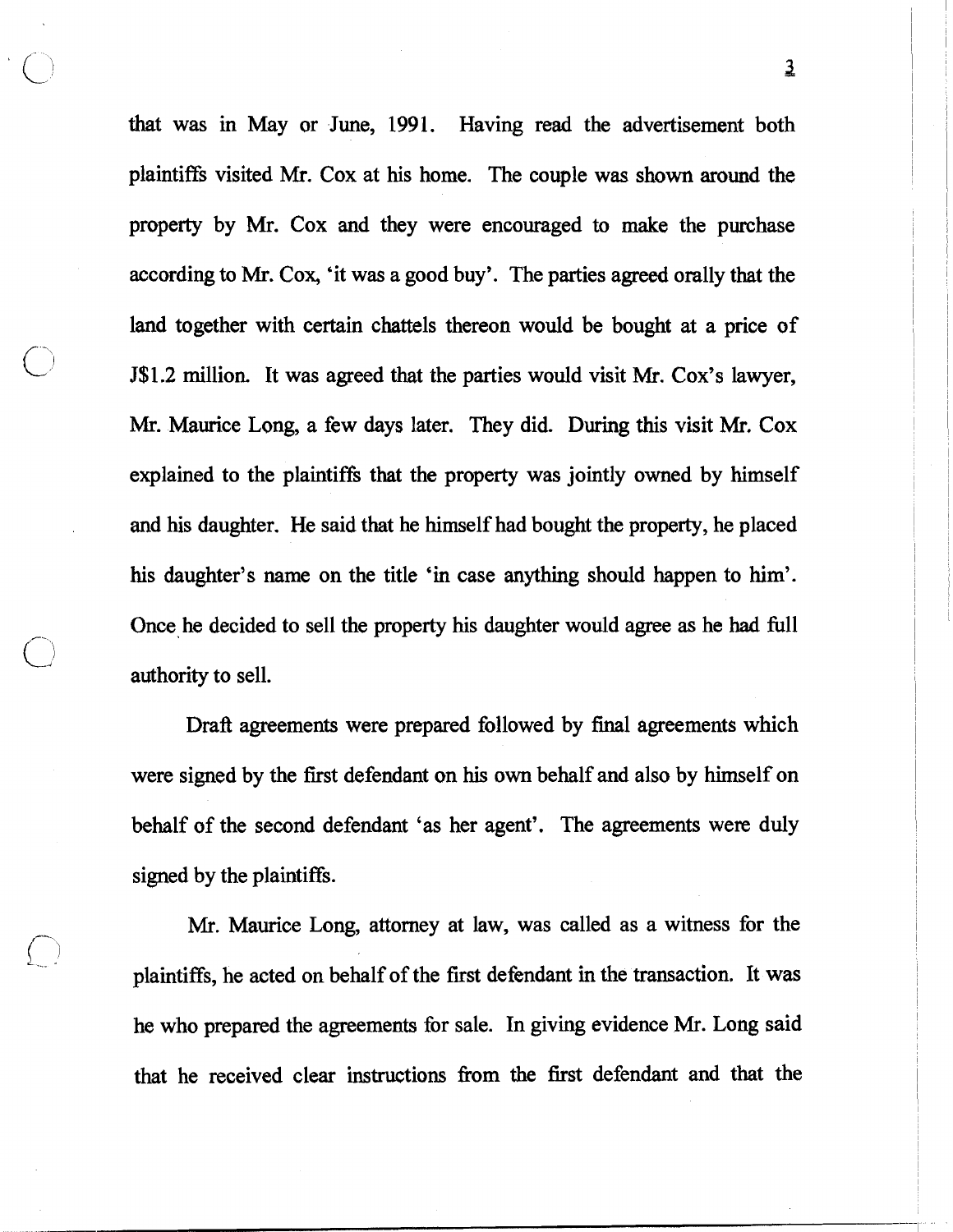transaction proceeded normally. He further said that he was never placed in a position to complete the transaction despite the fact that the plaintiffs did their part in an attempt to finalise the matter.

The price of the property was agreed at one million and thirty thousand dollars (\$1,030,000.00) and the chattels were to be sold for two hundred and fifty thousand dollars (\$250,000.00). A deposit of one hundred and ninety two thousand dollars (\$192,000) was paid in respect of these two transaction. Financing would be forthcoming through Jamaica National Building Society and Pelican Investments. The second plaintiff said in evidence that the difference between the balance and the Jamaica National Building Society loan was paid over to the plaintiffs' attorneys in order to complete the transaction.

It is the contention of the plaintiffs that defendants' failure to facilitate completion of the contract has resulted in severe hardships and inconvenience. The plaintiffs have tried to acquire another home, they purchased land towards this effort but are unable to afford the cost of building thereon. The plaintiffs' deposit on the sale has been eroded by devaluation and loss of interest. They have been deprived of the use of their money and of rates applicable to deposits at commercial banks. Mr. Cooper (first plaintifl) said that up to April, 1999 he had spent at least \$700,000 in

4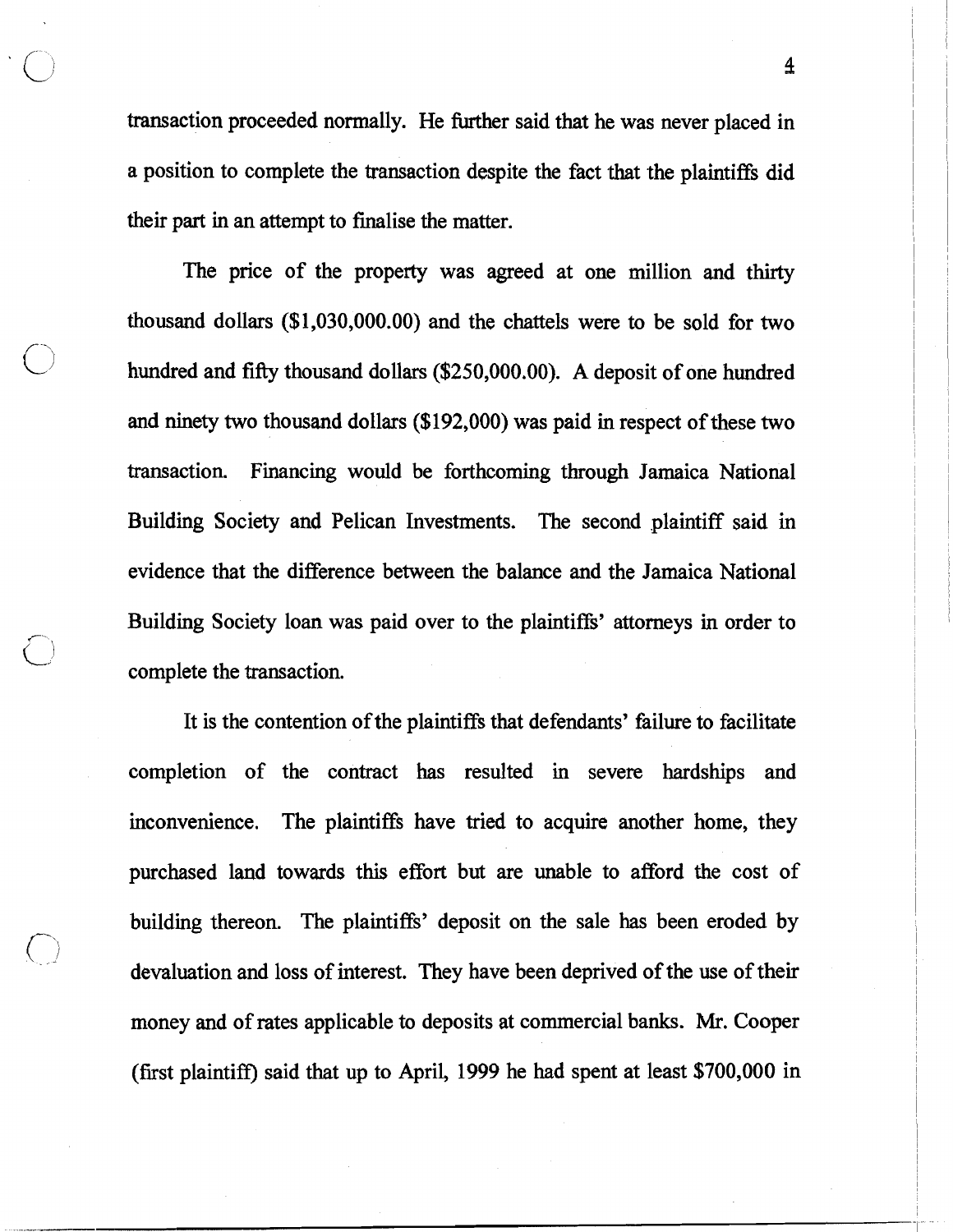rent in excess of the anticipated monthly mortgage payments as well as \$2 1,025 per month in excess since May **1999.** 

### **Case** for **the Defence**

The Defence falls under three heads, namely :-

- (i) the first defendant lacked the legal capacity by reason of mental incapacity to comprehend the nature of the contract, thereby rendering him incapable of binding himself to the contract;
- (ii) lack of authority so that the first defendant could not bind the second defendant in contract; and
- (iii) the agreements are illegal.

The evidence presented to support the claim of mental incapacity is contained primarily in the testimony of three medical doctors.

Dr. Shillingford's evidence is that the first defendant had been under medical care since **1989** and fiom that time his patient (first defendant) had 'early signs of dementure'. This condition results in a whole spectrum of symptoms including defective memory, lack of concentration and depression. In **1991** Dr. Shillingford diagnosed Mr. Cox as exhibiting symptoms of being confused in his mind.

 $\overline{2}$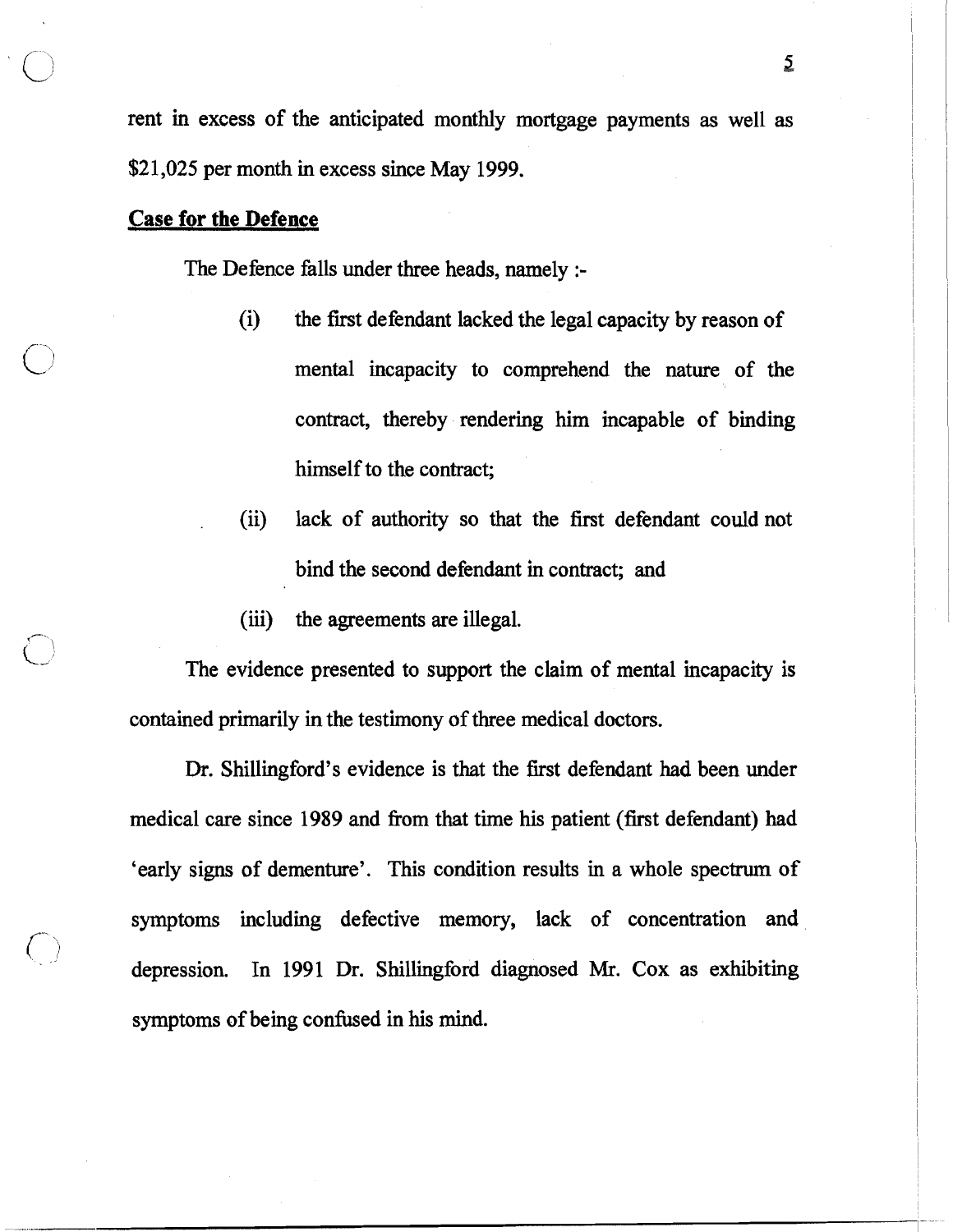Dr. Jerome Stern concluded that the first defendant was suffering from pre senile dementia and that this condition resulted in amnesia, forgetfulness, confusion and that the patient was easily distracted. The doctor referred his patient to Dr. Thesiger, that was in 1992.

Dr. Charles Thesiger said in evidence that he formed the opinion that the first defendant was suffering from organic impairment of the brain. This is a permanent and progressive disability. The patient complained that he was despondent, forgetful and was unable to concentrate properly. He was under Dr. Theisger's supervision from August, 1992 until September, 1993 and during this period the doctor saw him at regular intervals. The patient's condition was steadily deteriorating. According to Dr. Thesiger, at the time he saw Mr. Cox, 'there may be times when he might be able to understand a document but because of the impairment he would not have been able to reason properly and therefore not be able to appreciate what is implied in the document'. The doctor saw Mr. Cox in July and December, 1998 and concluded that Mr. Cox would not be in a position to ably represent himself in Court.

 $\sum_{i=1}^n$ 

The Defence contends that there was lack of authority (whether express or implied) whereby the first defendant could bind the second defendant to the contract. In order to bind the second defendant to the

 $\boldsymbol{\Omega}$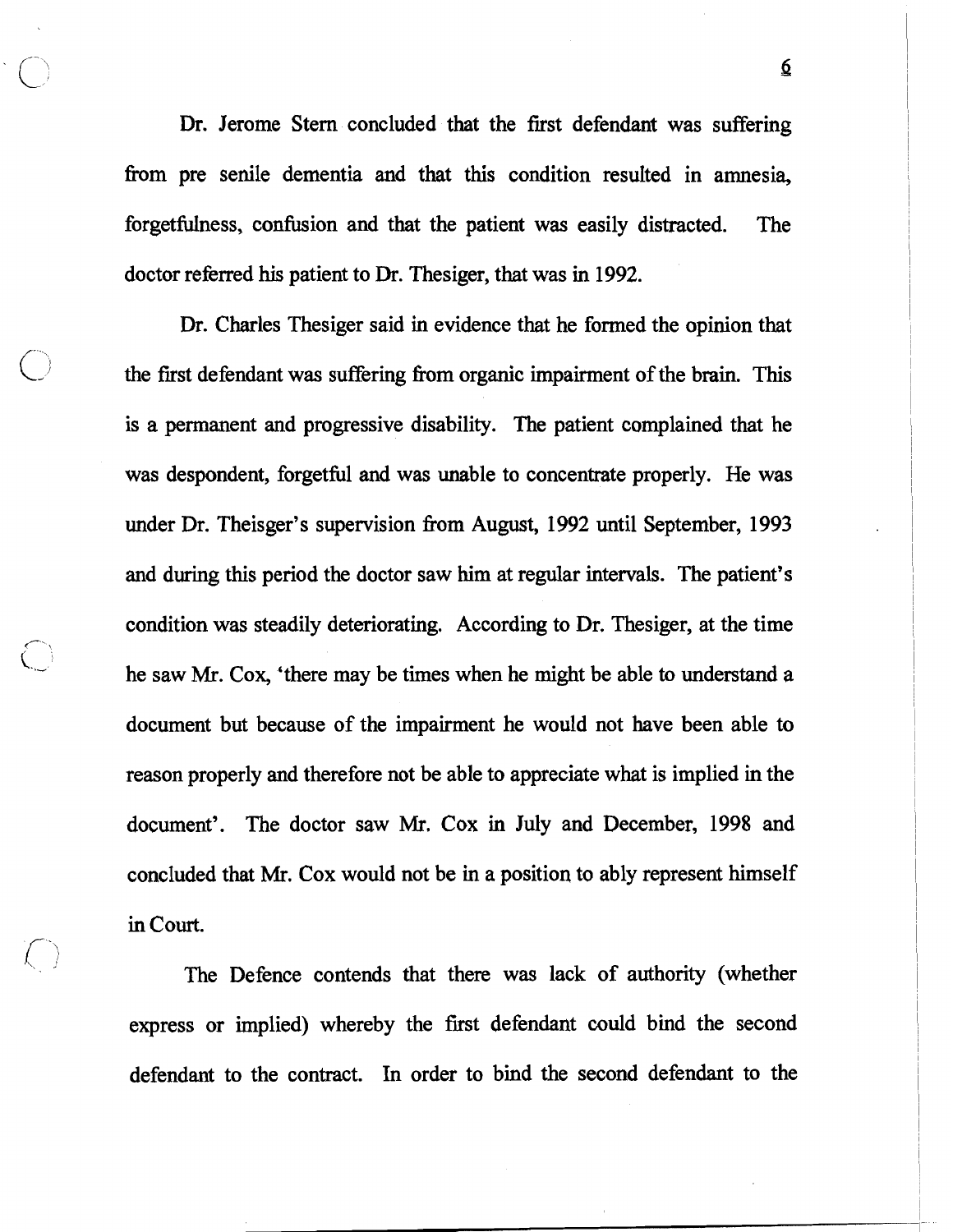contract some note or memorandum in writing signed by her with reference to the sale of the property must have been in existence. Accordingly, the first defendant cannot in law be held to have been acting on behalf of the second defendant by an oral authority or otherwise by implication.

It was further contended for the Defence that in any event the first defendant suffered fiom a mental disorder whereby he was incapable of understanding the nature of the transaction and so he could not represent the interest of the second defendant.

On the question of agency between the second defendant and her father (the first defendant) the onus is on the plaintiffs to prove that the second defendant acted in such a manner as to lead the plaintiffs to believe that the first defendant was authorized to act on her behalf. According to the Defence, there is no evidence of 'holding out' by the second defendant. Furthermore, there is no evidence that the second defendant ratified the act of the purported agent. Ratification has to be evidenced by clear adoptive acts or by acts equivalent thereto.

In 1983 the second defendant gave a Power of Attorney to her mother, Faith Cuorreosa, Both the second defendant and Faith Cuorreosa said in evidence that this Power of Attorney did not relate to the sale of the property. In any event, the defence contends that there is no evidence that

 $\mathfrak I$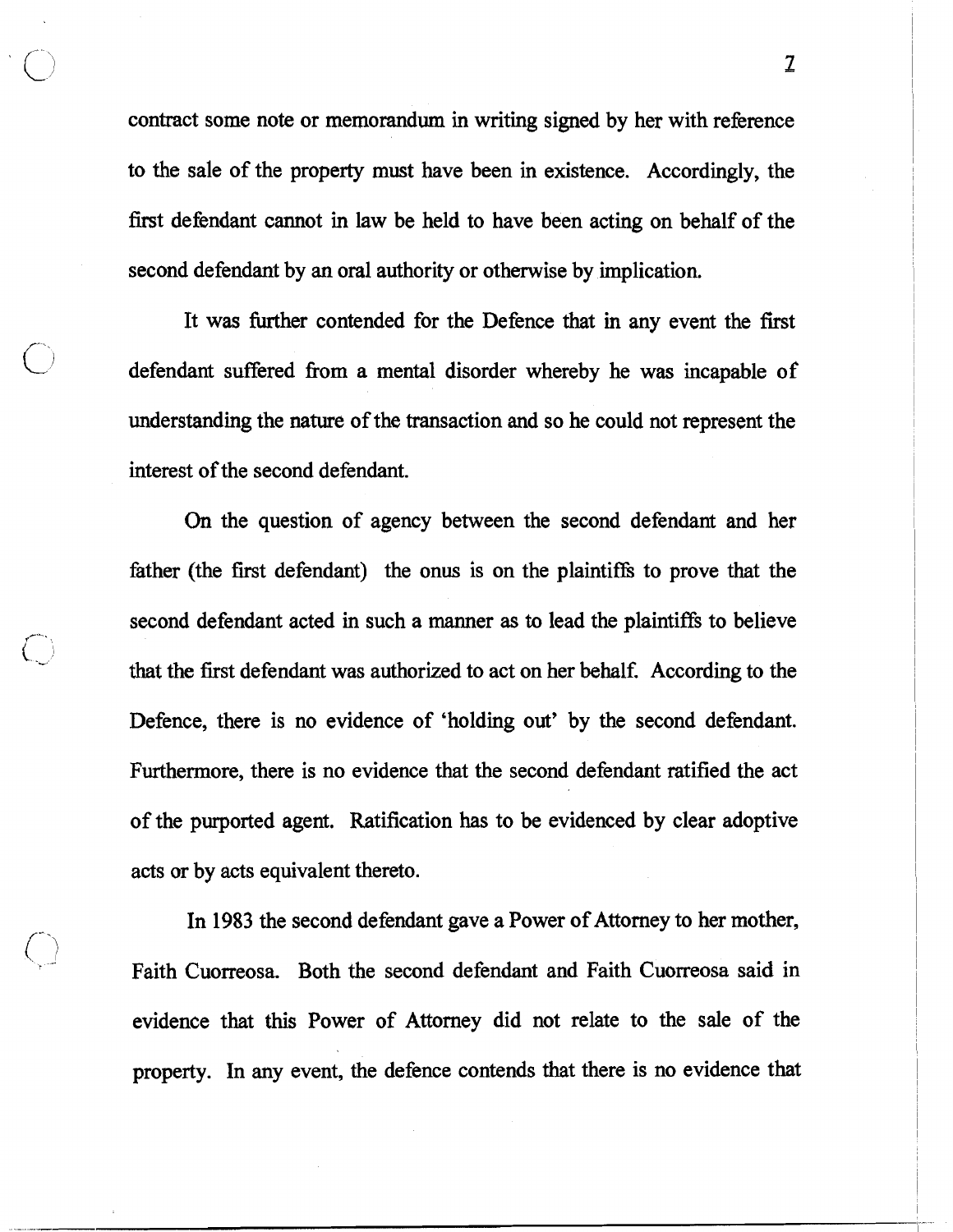Faith Correoso signed the Contract of Sale or that she signed a document purporting to authorize the first defendant to sign this contract on behalf of the second defendant.

On the allegation of illegality, it is contended for the Defence that the 'chattels and **fixtures'** referred to in the 'personality contract' do not have the value set out therein and that the said contract was prepared primarily to avoid payment of Transfer Tax and Stamp **Duty.** By virtue of this illegality the entire contracts were void ab initio or voidable at the instance of the plaintiffs or the defendants.

#### **Findings and Conclusion**

The evidence shows quite clearly that the first defendant comprehended the nature of the contract and was capable of binding himself thereto. It was he who advertised the property for sale. He told the plaintiffs that the site next door was slated for development, thereby indicating the economic potential of the property. During the course of the negotiations, first defendant decided to increase the price of the property, when he was asked the reason therefore he said 'the price of things go up every day'.

So fir as the evidence of the first defendant's mental state is concerned **I** am not satisfied that he suffered fiom mental incapacity whereby he was unable to comprehend the nature of the contract. Dr.

**B**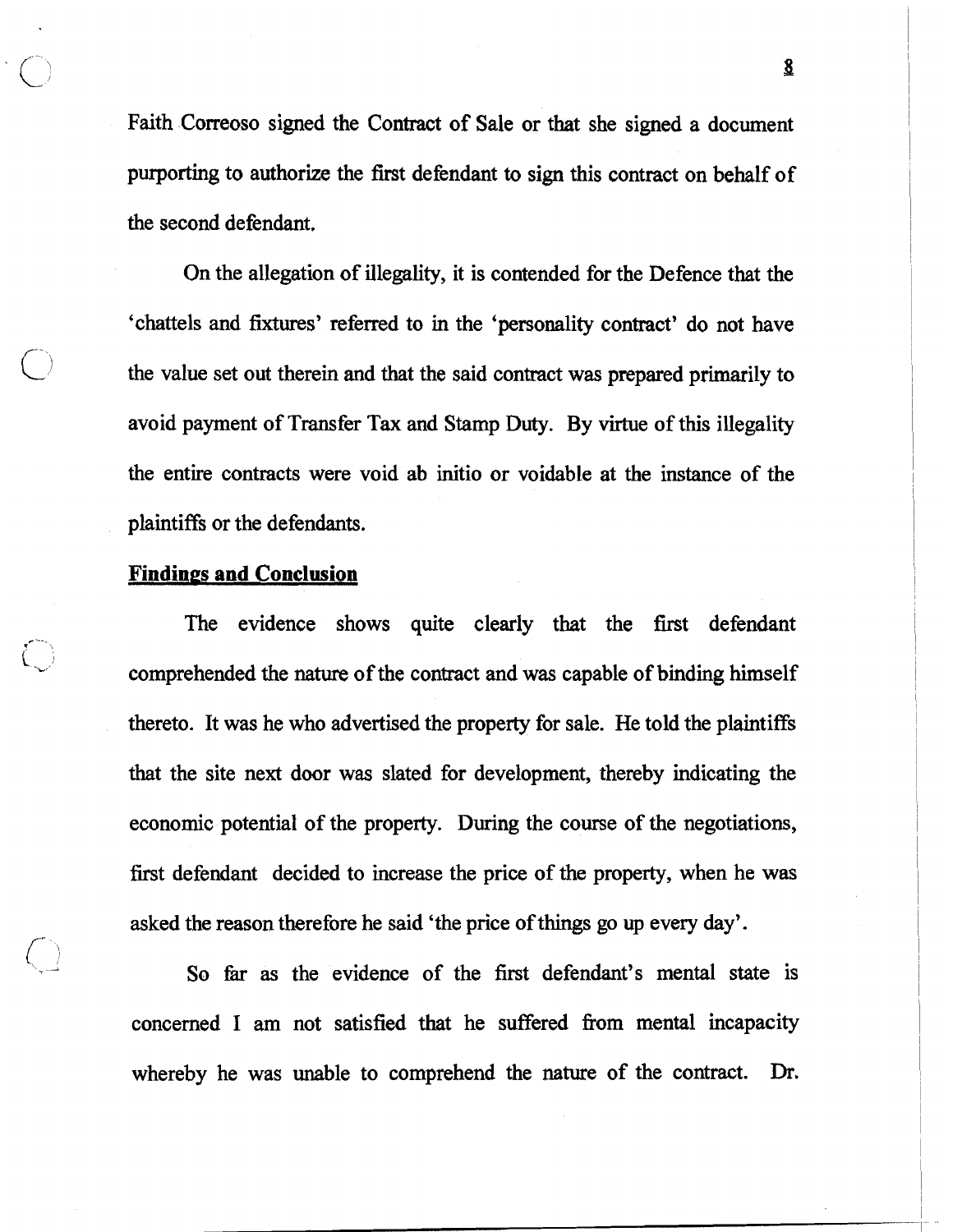Jerome Stern did not treat him for any mental illness prior to **1992** which was after time was made of the essence of the contract. Dr. Conrod Shillingford, whose field is mainly hypertension, described the patient as a hypochondriac. Dr. Charles Thesiger did not see the first defendant until August, **1992.** 

The Defence raised the issue of the first defendant's lack of authority so that he could not bind the second defendant in contract. At all times the first defendant held himself out as agent of the second defendant. It was his contention that although the property was jointly held he had his daughter's authority to sell because he bought it and it was his. The first defendant convinced his own attorney. (Mr. Long) that he was authorized to sign on behalf of his daughter saying that he had purchased the property and he included his daughter's name merely for convenience.

Faith Correoso, second defendant's mother had a Power of Attorney (Exhibit **12)** fiom the second defendant which was presented to the first defendant's attorney. Mrs. Correoso participated in the establishment of the contract.

The Defence raises the issue of illegality of the transaction This defence cannot be successfully raised by a defendant who merely pleads his

2